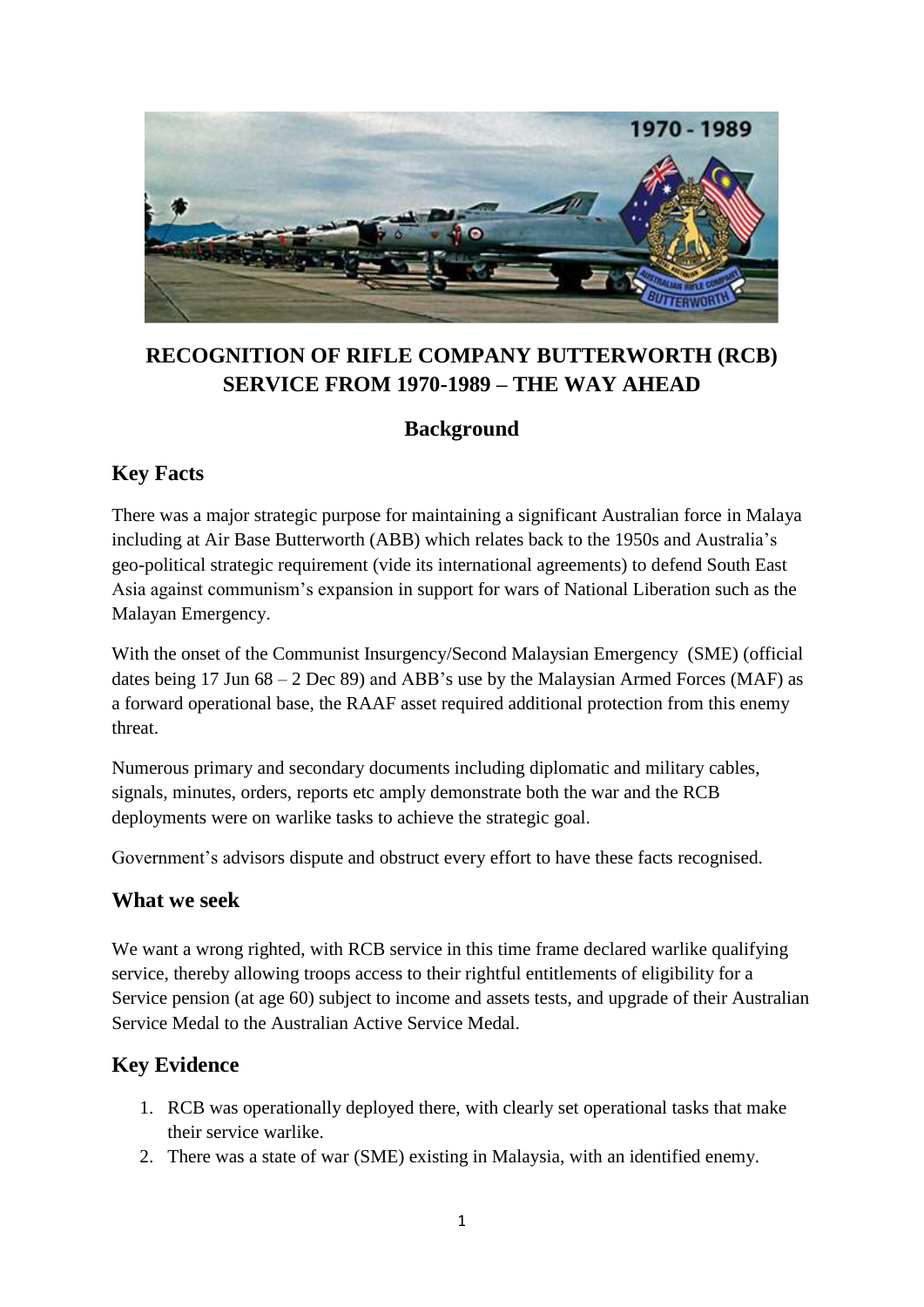- 3. ABB was a major operational support base for the MAF operations against its enemy – ABB was a potential target.
- 4. The RCB troops incurred danger in carrying out their operational tasks.

All four are disputed by the Government. The following Appendices to this Paper which represent the most complete set of data available to all parties, allow this evidence to be validated, despite government advisors' alternative methodologies of seeking to disprove them:

- 1. Chronology of Strategic and Operational Occurrences affecting Air Base Butterworth (ABB);
- 2. Comparison of Operational Service Entitlements and Awards RCB;
- 3. RCB A Visual Snapshot 1970-1989;
- 4. Rifle Company Butterworth (RCB) Tour of Duty Database; and
- 5. Historical Research Document Data Base Air Base Butterworth.

These data have been assembled from national and international sources, some under Freedom Of Information requests, and analysed by members of the judiciary, academics, military historians professionally trained as researchers and both RAAF and Army veterans. It is most unfortunate that repeated deprecatory statements have been made in official correspondence and Government agency reports about the "low level" of applicants in an effort to diminish the effect of their submissions.

Examination of these data results in a 'level playing field'.

# **Audit Trail of Key Events Affecting the RCB Claim**

The pivotal block to a full and fair examination of the RCB Review Group's claim is the **DHAAT** *Inquiry into Recognition for members of Rifle Company Butterworth for service in Malaysia between 1970 and 1989.*

Before then, there were vital influencing documents and decisions that must be considered, including some material possibly not located by Government staff. Since then, there has been substantial compounding of the problem of contested data (on the Government advisors' side) caused through the four assertions stated in the covering letter to this Working Paper.

A fresh and professionally disinterested approach is essential to enable consideration of the full facts so that the rightful decision makers have the right and complete information; this has been missing throughout. To achieve this, it is necessary to review all key events chronologically. Identifying references for both dates and the date of publication of an informing document is the use of the convention YYYY/MM/DD (eg 19940301 means 1 March 1994) throughout this paper and its Appendices.

The following reviews/studies/inquiries and their key impacts map out the progress of this issue: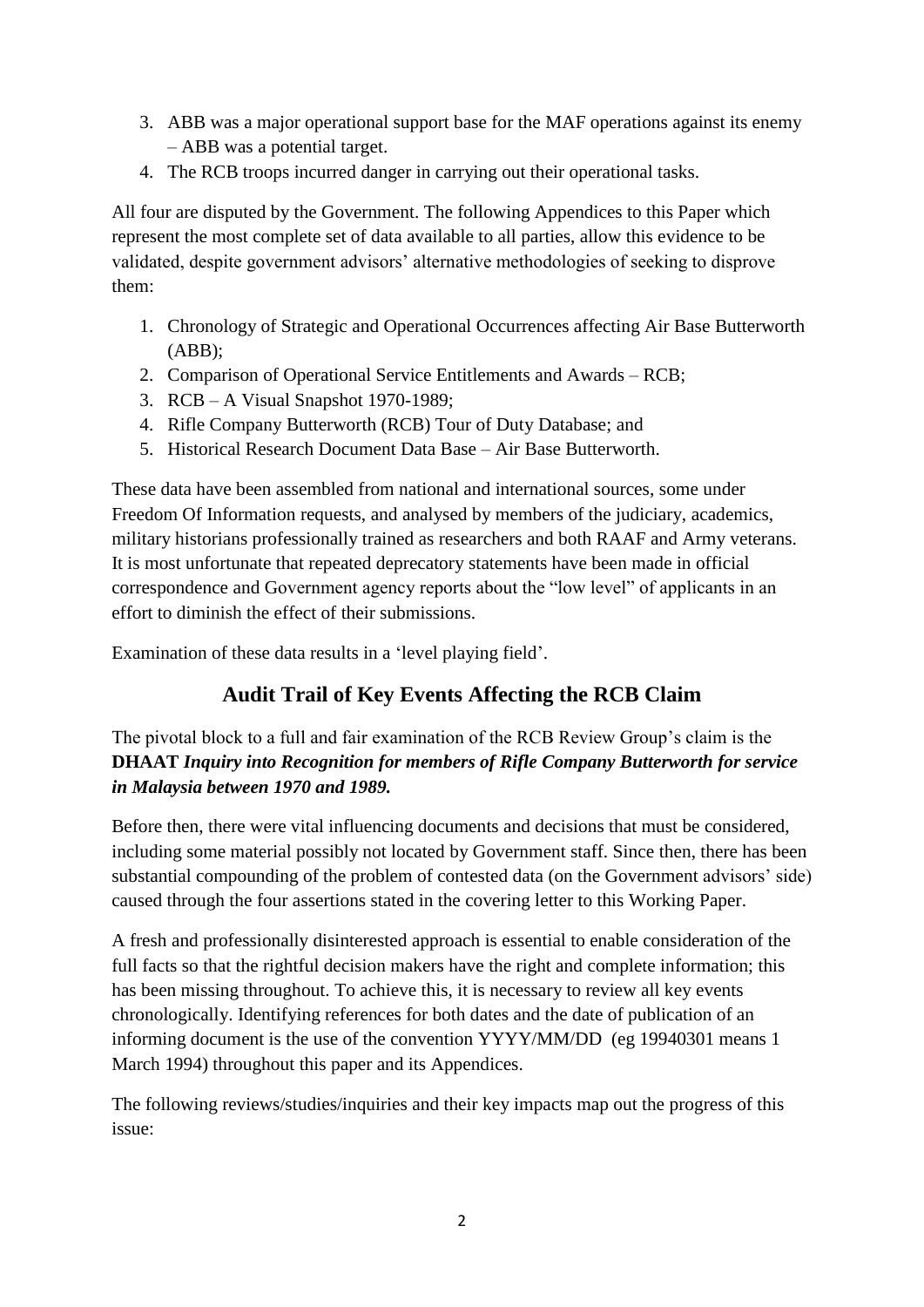- 1994. *Report of the Committee of Inquiry into Defence and Defence Related Awards (CIDA) (Gration Report)* published, including the 10 key principles of fairness pertaining to awards (19940301)
- 2000. *Review of Service Entitlement Anomalies in Respect of South East Asian Service since 1955-1975 (Mohr Report)* published, including the key concept of 'incurred danger' (20000209)
- 2001. *Recommendations of the Review of Service Entitlement in respect of the RAAF and Army RCB Service 1971-1989* submitted to the Minister by CDF, and ASM subsequently awarded. Army data underpinning that submission is also short of the full facts (20010418)
- 2003. *Report of the Review of Veterans' Entitlements (Clarke Review)* published, including (at the time) eligibility requirements, failing to include Mohr's decisions pertaining to 'incurred danger' (20030106)
- 2006. *RCB Review Group Submission – Review of Australian Rifle Company's Military Service as Warlike 1970-1989 Butterworth (RCB)*. This is the seminal submission and includes many references later ignored by the Department of Defence and their agencies (20060818)
- 2010. *DHAAT Inquiry into recognition for members of Rifle Company Butterworth for service in Malaysia between 1970 and 1989 Terms of Reference* issued. This invites input to a DHAAT inquiry commissioned to examine 20060818 and other individual submissions
- 2010. *RCB Review Group Addendum to First Submission* submitted to DHAAT. This supplementary material builds on 20060818 and seeks to refute a range of incorrect/inadequate and incomplete components of responses to it (20100610)
- 2011. *DHAAT Inquiry into Recognition for members of Rifle Company Butterworth for service in Malaysia between 1970 and 1989* is published (20110218); other major input comes from ADF (20100623) and Department of Defence including Nature of Service Branch (NOSB). Report denies RCB Review Group case. This result draws formal appeals and complaints. **This DHAAT outcome is addressed in more detail in the next section of this paper.**
- 2011**.** *LTCOL Dennis appeals DHAAT findings* to CDF and also to Directorate Honours and Awards (both 20110814)
- 2011. *NOSB publishes THREE similar documents* two are titled *Report on Rifle Company Butterworth and ADF Nature of Service Classification,* and *2011 Nature of Service Branch Review - ADF Service at RAAF Butterworth – 1970-1989,* (20111014 and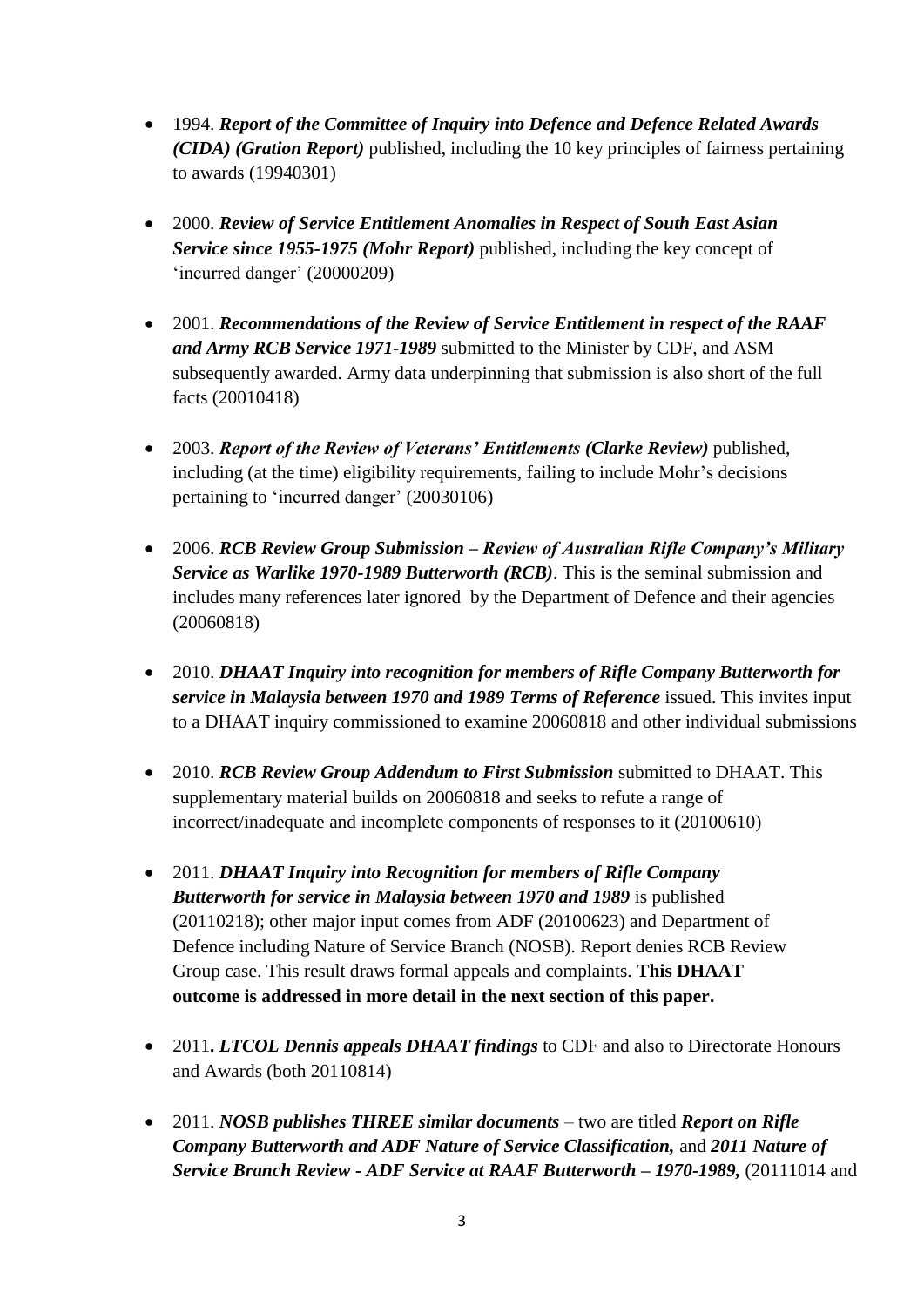20111014A) evidently the result of RCB Review Group challenges to the findings of the DHAAT 2011 Report. A *third* document also exists titled *Background Information Paper Nature of Service Classification - ADF Service at RAAF Butterworth,* which has *identical*  content to, but a different title from, 20111014. This third document is also stored as 20111014A. ONE of these two is later used to support Ministerial refusals. All three contain errors/contestables, and omissions of relevant facts and adversely influenced and therefore biased all subsequent Government/Defence/ADF senior decision maker capacity.

- 2013. *LTCOL Dennis submits Official Complaints of Discrimination and Unacceptable Behaviour Complaint Handing in relation to Australian Defence Organisation and the Defence Honours and Awards Appeals Tribunal* to seek procedural fairness (20130510)
- 2013. *LTCOL Dennis submits Personal Account Submission* case to the *Defence Abuse Response Taskforce* to seek redress (20130712)
- 2013. *RCB Review Group submits a third submission to Minister for Defence* to seek justice (20130919)
- 2014. *RCB Review Group initiates a House of Representatives Petition* (20140228) *which was approved* (20140303)
- 2014. *LTCOL Dennis makes a Deathbed Request* (effectively a *fourth* submission) to Minister of Defence's Office (20140304)
- 2014. *NOSB produces Background Paper Parliamentary Petition dated 3 March 2014 Rifle Company Butterworth 1970-1989.* Inaccurate, refers to wrong date, further exacerbating the problem of an objective evidence-based consideration (20140428)
- 2014*. Petition Hearing in Canberra* (20141029) Hansard Report Government and NOSB evidence
- 2014*. Petition Hearing in Brisbane* (20141119) Hansard Report RCB Review Group evidence
- 2014. *RCB's Rebuttal of Minister Roberts and others evidence given at the Petitions Canberra Hearing (***20141029)** submitted to Petition Secretariat (20141201)
- 2014. *Petition – Reclassification of Service - RCB 1970-1989* Committee decision (20141203). Noted from the Secretariat ( 20151006A) that *" the Committee's role is a procedural one – to ensure that petitions which meet House Standing Orders are tabled in the House and to act as a conduit to House for the presentation of Ministerial Responses to petitions."*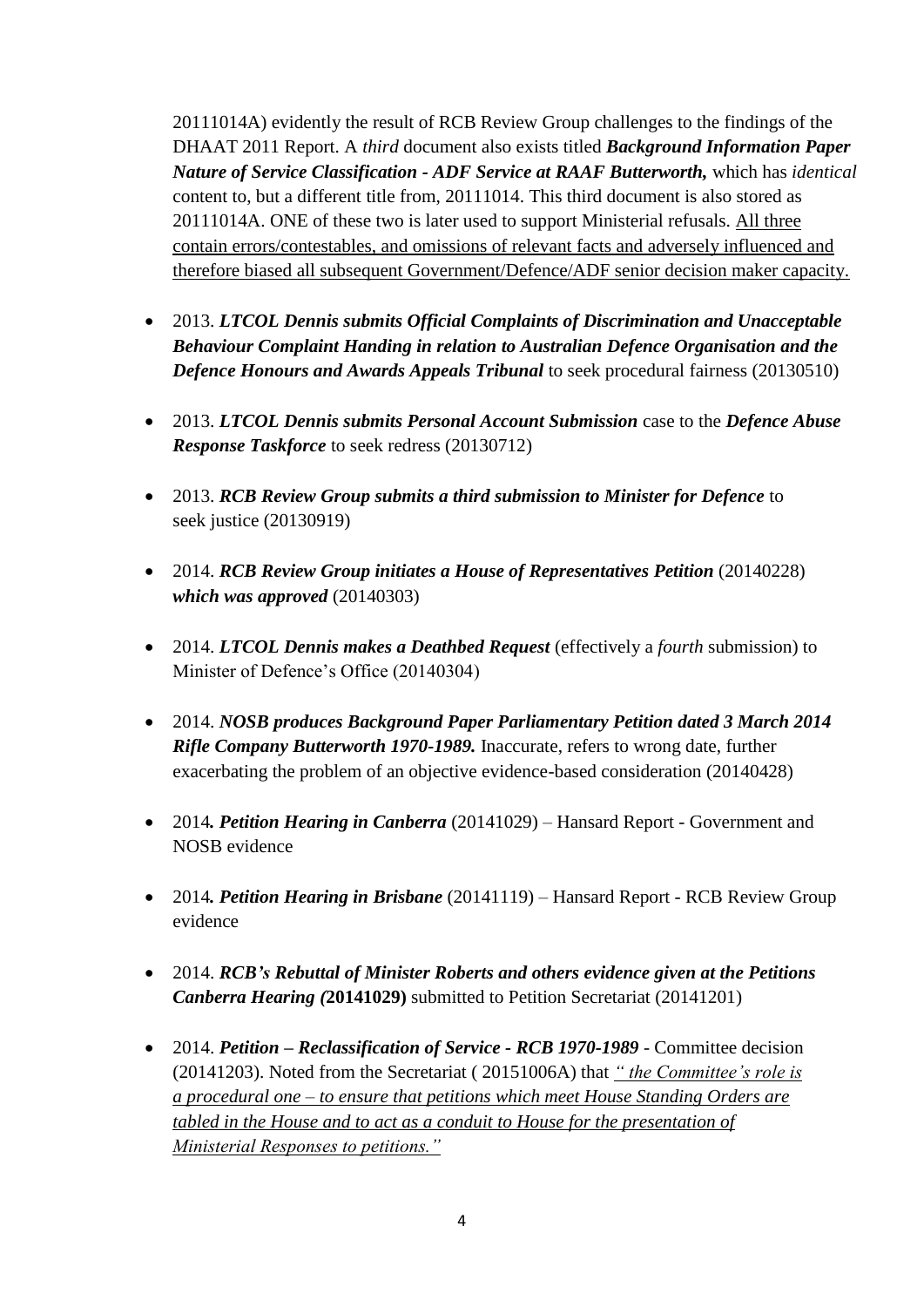- 2015 *Petition – Reclassification of Service- RCB 1970-1989*. Petitions Committee Secretariat apologises (20151006a) for its confusion over non-response to RCB Rebuttal (20141201) with their response (20141203) to an individual's (Ken Marsh) submission (20140919).
- 2016. *RCB Group letter Recognition of Military Service as Warlike – Australian Army Rifle Company Butterworth 1970 – 1989 to the Prime Minister* seeking personal intervention or independent enquiry (20160120). No acknowledgement or response from the PM's Office. Follow up personal contact reveals that the letter was passed to Defence for their action: they determine if the PM is to be advised.
- 2016. *The Royal Australian Regiment Corporation (RARC) sends an endorsement letter to the PM* (20160120). No acknowledgement or response from the PM's Office. Follow up personal contact to PM's Office Chief of Staff activates a response from the responsible Minister.
- 2016. *Reply to RCB's first letter to PM from Michael McCormack Minister for Defence Personnel* (20160506) – Rejection of our request: "....No new evidence.. further correspondence is unwarranted"
- 2016. *RCB's reply to Michael McCormack's letter* (20160523) A summary of the Government's intransigence to accept our evidence and denial of the right to challenge the accuracy of their advisors' advice. No response from The Minister.
- 2016. *RCB second letter on Recognition of Military Service as Warlike – Australian Army Rifle Company Butterworth 1970 – 1989* sent to the Prime Minister (20161107). No acknowledgement or response from the PM's Office.
- 2016. *Complaint against Nature of Service Branch (NOSB)* sent to Department of Defence by Ken Marsh to address their control of government briefings and drafting of Ministerial responses (20161204). No response received as at mid Jul 2017
- 2017*. Senator Burston (PHONP) raises the matter in The Senate*. Minister for Defence Marise Payne offers a briefing from her Department. (20170321A)
- 2017. *Senator Burston in the Senate Question Time asks questions of the Minister for Defence Marise Payne* (20170327). She offers him a personal briefing on the matter
- 2017*. Senator Burston meets with DVA Minister Dan Tehan (standing in for Marise Payne).* The DVA Minister *grants right to RCB Review Group to resubmit a further Rebuttal of the 2011 DHAAT Report findings (20170619)*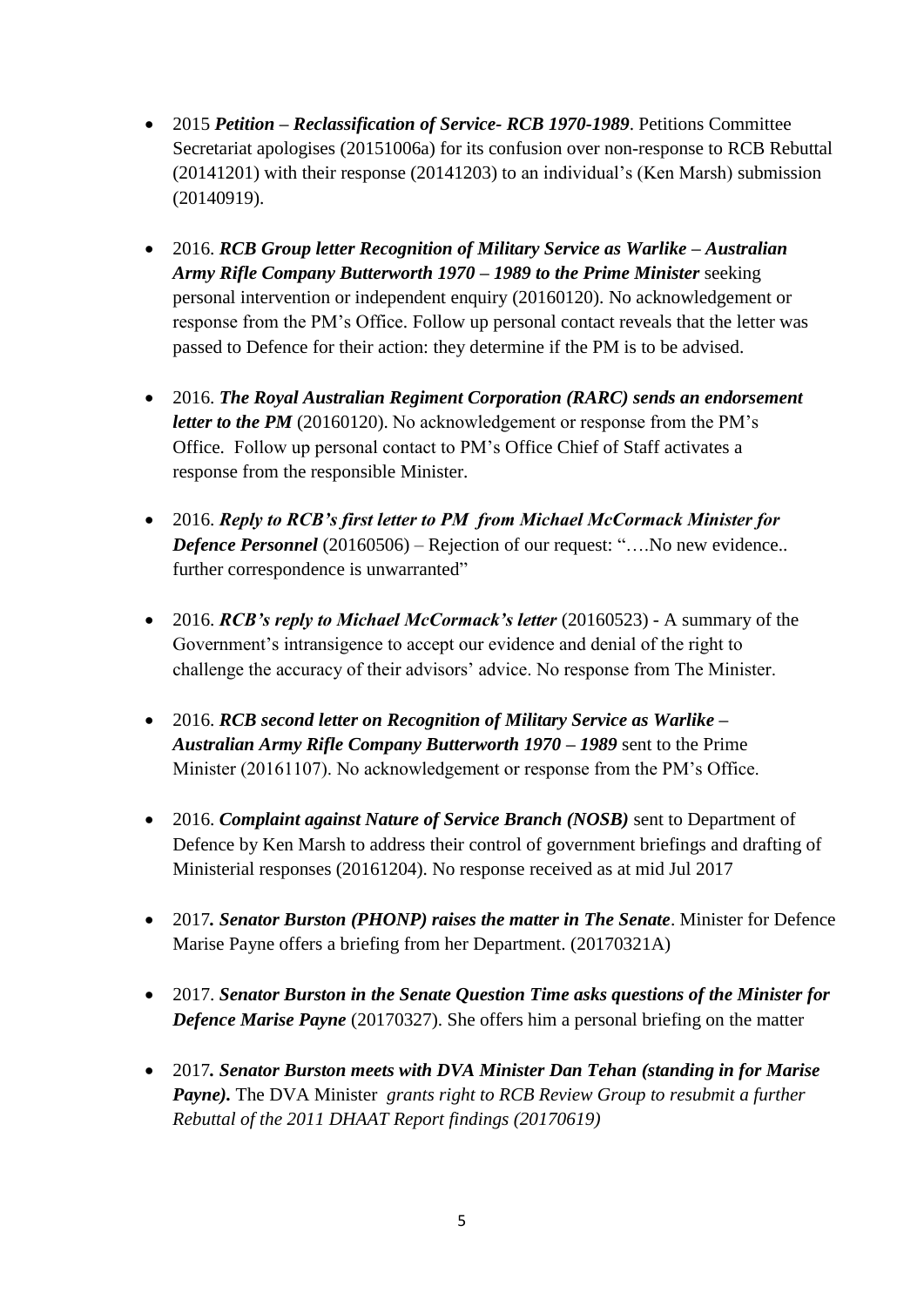This sequence summarises the situation that needs conclusive attention. Resolution is achievable by an impartial and complete review supported by the Appendices.

# **The Invited RCB Rebuttal of 2011 DHAAT Inquiry into Recognition for members of Rifle Company Butterworth for service in Malaysia between 1970 and 1989 (20110218)**

The core of our rebuttal is based on the Tribunal's decision being effectively determined by data coming from the Government's advisory sources which we contest as being in error, incomplete and without consideration of all the relevant facts.

The RCB Review Group's position is based on the indisputable data collected and collated by it and unchallenged by the Government.

These data are offered to the Government in the spirit of collaboration to achieve a rightful outcome.

A succinct high level analysis of the 2011 DHAAT Inquiry Report follows to demonstrate some of the evidence errors and failings.

The following rebuttal uses the group headings of that Report.

### **Executive Summary**

#### **Comments/Correction**

By definition, it is a summary (see below). The original request by the RCB Review Group for a specific medal (GSM 1962) is now redundant.

### **Conduct of the Inquiry (paras 1-21)**

#### **Comments/Correction**

This superficial coverage of the historical background fails to refer to the seminal and many drivers evident in the primary data of WHY the RCB was deployed to ABB, and its true operational/warlike role.

There is virtually no mention at all past 1969 of the strategic basis for the deployment, the large volume of diplomatic and military traffic surrounding the validated threat to the base and how vital it was to protect the RAAF assets there.

Nor is there any mention of the masses of proof of an enemy, operational measures undertaken to counter them including the infamous deception (11 Jan 73 Defence Committee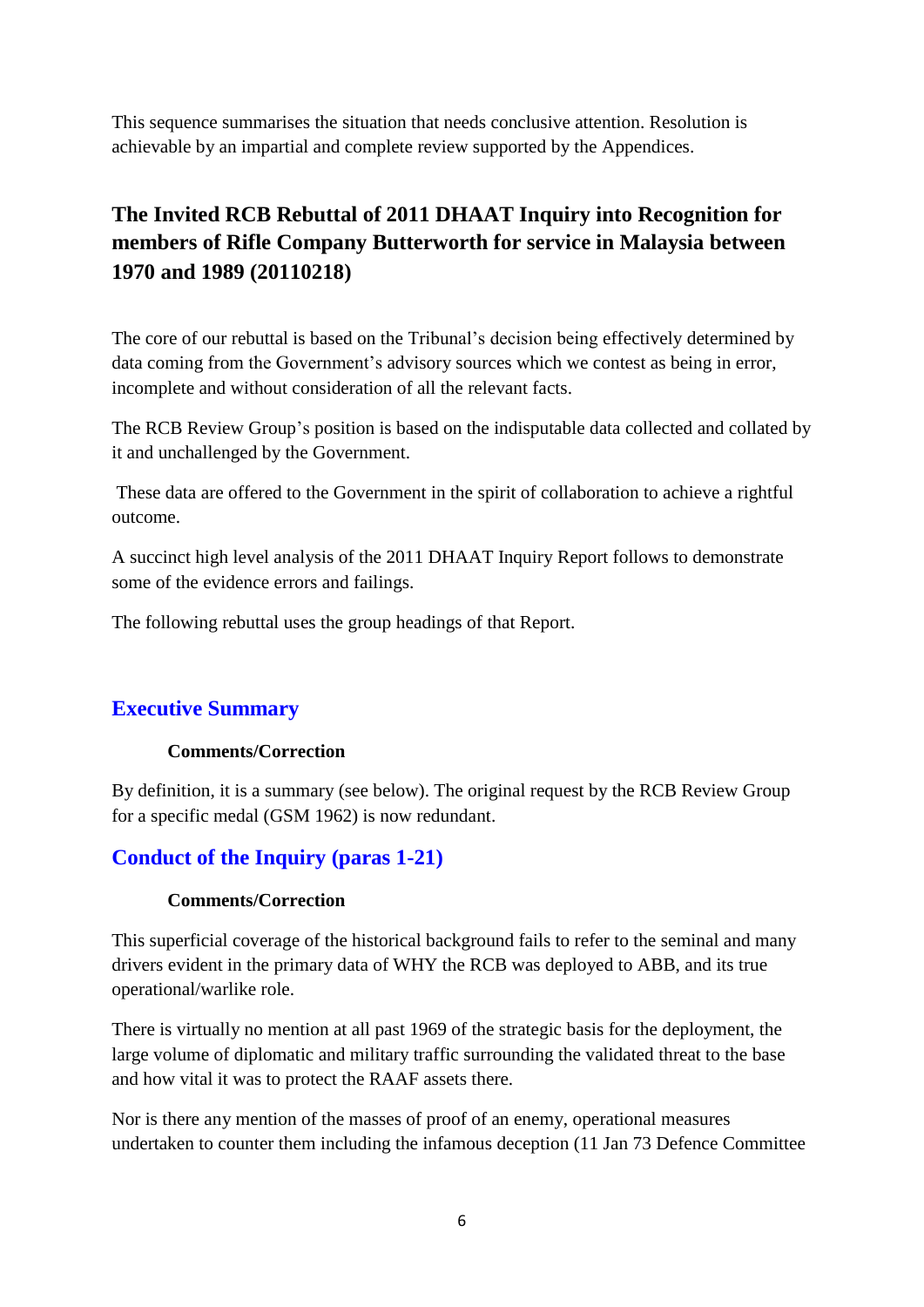recommendation – the 'Training Lie') when most of these data emanated from events post - 1969.

There is no consideration given to the plethora of military operational orders, tasks and other indicators of warlike operations (most once classified with many ex-SECRET) which a simple read of the chronological data offers in abundance.

Much of these data were in the RCB Review Group's first TWO submissions, and since then repeated and reinforced with additional proofs. In effect, only 9 of 59 paragraphs purport to inform the reader of what was a nineteen year strategic operational deployment involving 80 Australian rifle company groups, a number not deployed to a single conflict outside of WW I and WW II.

#### **Document/Source**

20060818, 20100610, 19711201, 19730111, 19730814, and well over 100 further pieces of primary evidence including numerous operational orders and instructions which show conclusively that the deployment was warlike.

# **Summary of the arguments of the Claimants and the Submitters (paras 22- 35)**

#### **Comments/Correction**

This section is again over-simplified, misleading and makes erroneous assumptions based on the panel's perception and not the evidence.

The RCB Review Group's input is deprecated in a manner that belies the expectations of a professional inquiry.

No comment can be made about other submitters, other than that the Report also paints their input poorly.

On the other hand, highly selective reference is made to two senior government officers' testimony of the nature of RCB service. In 2011, such officers, even of General rank would have been, at best, junior company officers in late 1989 and, lacking the same suppressed evidence, could not possibly give definitive input as claimed. Similarly the Department of Defence's position was overwhelmingly based on the input of the NOSB, thereby also lacking key information.

Not being privy to the evidence/statements made by others we cannot make any direct rebuttal of it (unlike what was possible from the later 2014 House of Representatives Petition Committee Enquiry into RCB Service Recognition).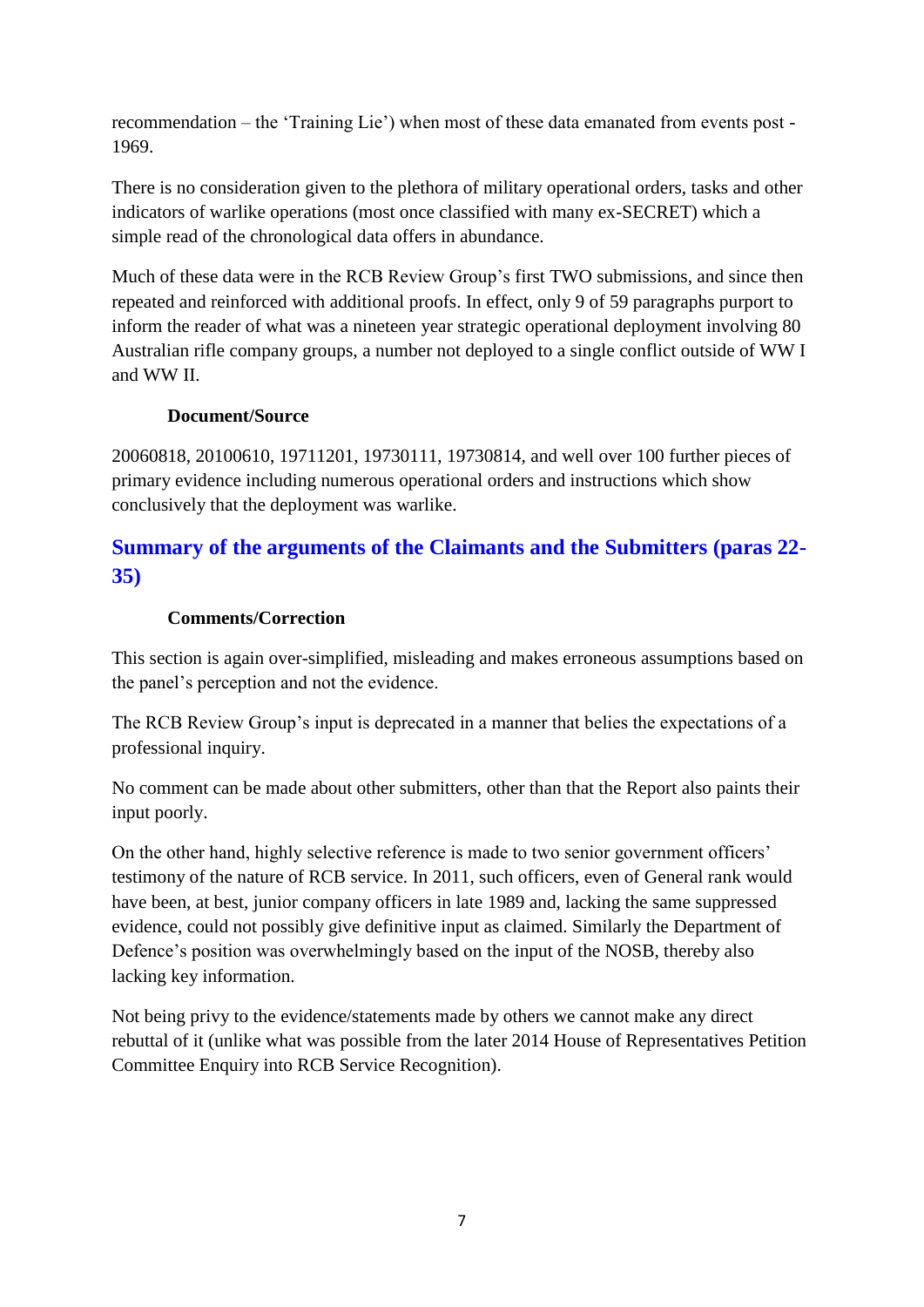#### **Document/Source**

20060818, 20100610, 19711201, 19730111, 19730814, and especially 19710427, 19710501, 19711005, 19711130, 19711201, 19720420, 19730401, 19730725, 19730814, 19731011, 19741011, 19750101, 19751231, 19770101 and on

### **Medal Regulations** (paras 36-43)

#### **Comments/Correction**

Not in need of refuting; this section simply states the current medallic awards.

### **Veterans' Entitlements** (paras 44-46)

#### **Comments/Correction**

Paras 44-45 are not in need of refuting; in this section the Tribunal recites and quotes itself from an unrelated case.

Para 46 though gets to the core of the problem; the issue of 'warlike status' is addressed, *but without any discussion at all of the RCB's mass of evidence* that shows its service was indeed 'warlike'.

#### **Document/Source**

All assembled primary, secondary and procedural evidence from 19680617 to 20100623, especially the key ruling by Justice Mohr at 20000209 on 'incurred danger.'

### **Evidence (paras 47-58)**

#### **Comments/Correction**

This section, where one might expect to find the crux of the analysis leading to the Tribunal's findings in paras 55-58, comprises a tiny *eight* paragraphs of 59 that constitute the entire Report.

It condescendingly starts with 'The evidence presented … by and on behalf of the claimants is not substantial. It consists of the recollections of those who served with RCB …."

The Report then proceeds to present a completely inadequate and blatantly imbalanced leadin to its inevitable recommendations *despite* the mass of data formally presented to it.

It *also rejects* the expert testimony of two retired Lieutenant Colonels (one present, one by telephone).

The Tribunal spectacularly fails to even mention any of the data after 1971 that had been made available to them prior to and during the hearings, generating an extraordinarily biased product.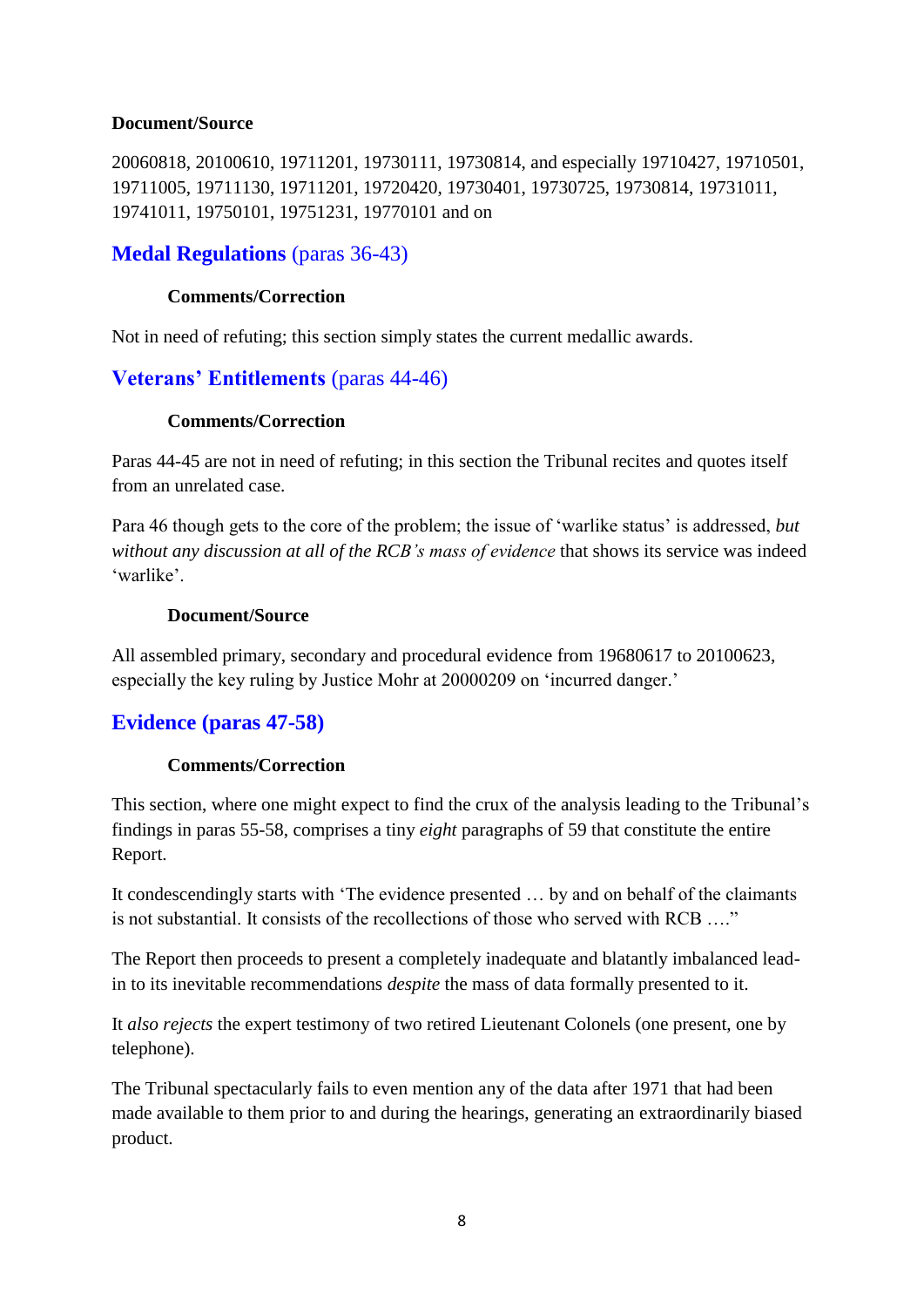It is difficult to comprehend how such a travesty was accepted by those who commissioned the Tribunal. Yet, this Report forms the basis of all later Government rejections of repeated efforts by the RCB Review Group and others to seek redress.

#### **Document/Source**

All assembled primary, secondary and procedural evidence from 19680617 to 20100623, especially the key ruling by Justice Mohr at 20000209 on 'incurred danger,' noting especially 20110814, 20111014 (three different papers by NOSB dated same day), 20120916, 20130510, 20130712, 20130919, 20140228, 20140304 (a tragic piece of evidence; a deathbed appeal that was ignored), 20140813

# **Recommendations (para 59)**

### **Comments/Correction**

A foregone result.

----------------------------------------------------------------------------------------------------------

This 'rebuttal' of the Tribunal's Report should alert and alarm the reader - it will with any trained and competent researcher - that a travesty of justice has occurred.

That travesty started early when the first submission made by the RCB Review Group on 18 Aug 06 (20060818) was rejected without consideration of the facts presented or any rebuttal of them.

The evidence provided to the Tribunal by all parties was not available for examination and response/comment by them.

Instead, the Report was in our opinion a high-handed superficial exercise based on a lopsided consideration of the evidence presented to it and a failing to analyse all the facts available.

We contend that the more recent 2014 House of Representatives Petition Enquiry into the matter, reported in Hansard with the evidence presented by all parties, allows a clearer observation of differences and examination of all the facts discovered by the RCB Review Group and presented since the earlier 2011 DHAAT's badly biased Report. **Therefore, we recommend the Minister review the RCB Review Group's rebuttal submission (20141201A) as well.**

# **Resolution – The Way Ahead**

The problem faced by Government is that on one hand, it is dependent largely on a bureaucracy that continues to compound the early inadequate supply of fair, balanced and full evidence-based advice. On the other hand, there are indisputable data provided in the Appendices that amply prove the RCB Review Group's persistent submissions have been ignored by the Government's advisors.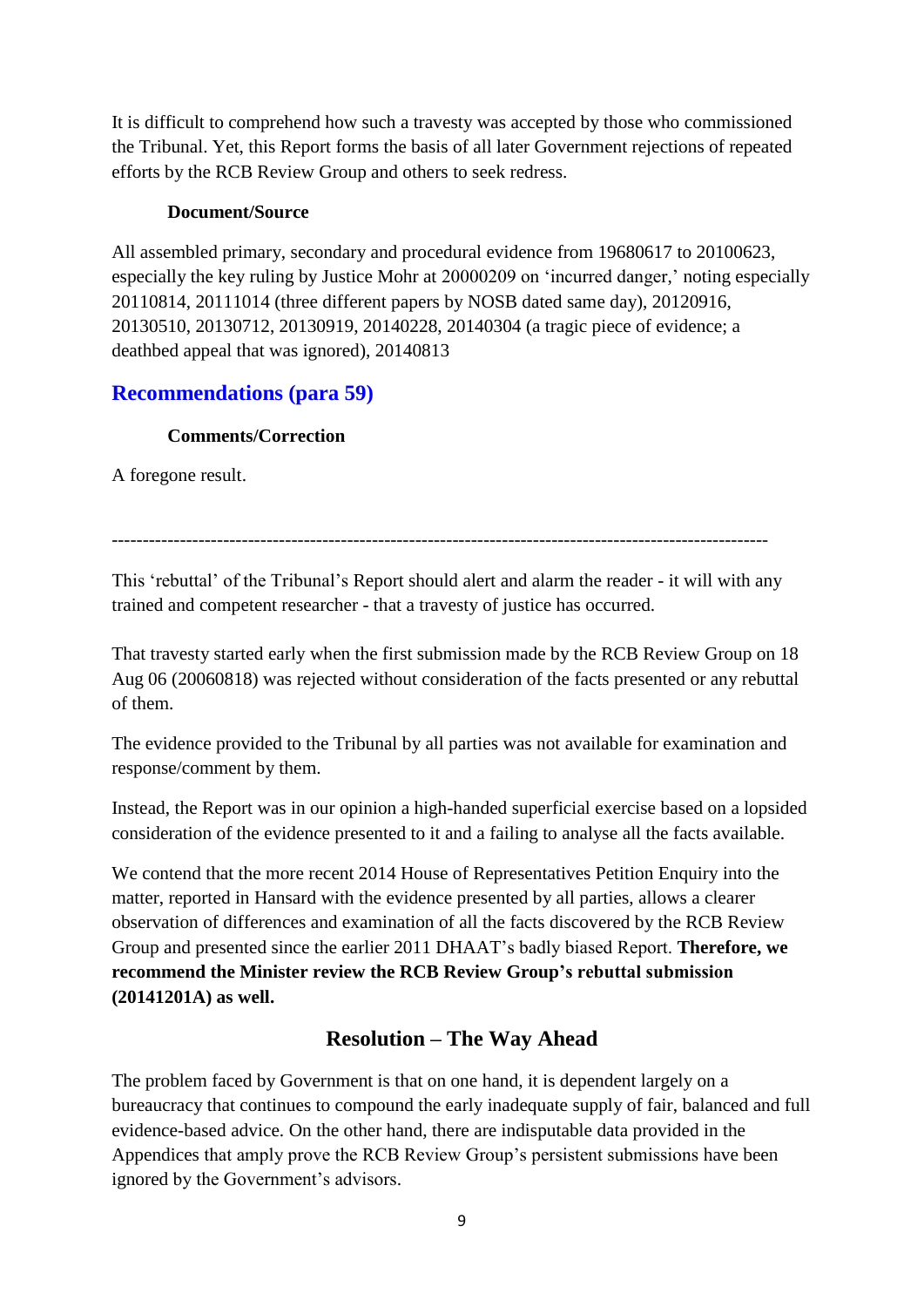Unfortunately, extraordinary procedural blocks have continued to be emplaced as the RCB Review Group seeks justice. These blocks now include evidence supplied by the Government's advisors that place Ministers in a compromised position through contempt of Parliament charges (deliberate untruths to cover previous inadequate staff work on the part of its advisors). **We assert that underlying the Government's decision has been incorrect and incomplete evidence.** 

Our primary, secondary and procedural evidence is provided in the Appendices. It is offered in its entirety to allow all parties to work together with the same opportunity to achieve a rightful decision. We have to date excluded the national and social media from access to it.

As stated in our letters to the PM we seek the Government's recognition of RCB Service as warlike and classification as qualifying service for veterans' entitlements. Failing that we seek the Parliament's appointment of an independent Government judicial enquiry into the matter.

The RCB Review Group reserves its right to appeal to the Australian Parliament and the Australian people.

### **Conclusions**

There is no doubt that the troops who were deployed in RCB to protect the RAAF assets at ABB for the duration of the Communist Insurgency were on warlike service.

Following a change of Government a secret deception plan was devised to conceal the real purpose of the RCB deployment from the Australian public.

A plethora of evidence proves the diplomatic, political and then military contrivances and Government's decisions to give effect to this deployment.

The deployment's purpose was successful in that it achieved its strategic aim; the enemy (external and internal to Malaysia) were deterred from directly attacking a prime target. This fact should not be used to deny the troops their due by using it as a reason to reject the legitimate claim that they were in a state of incurred danger (at war); the 'best' wars are those where a shot does not need to be fired in anger and no soldier dies at the hand of an enemy.

The great tragedy, aside from the three fatalities and hundreds of injuries suffered by the RCB, is that over time, our own people in Defence have seen fit to oppose the presentation of hard evidence as it became available. This is an unconscionable event, made worse over the passing of time by successive staffs in both the ADF and the Department digging in on an early wrong decision rather than objectively and professionally evaluating all the evidence.

It is time for the current Government to correct this gross injustice.